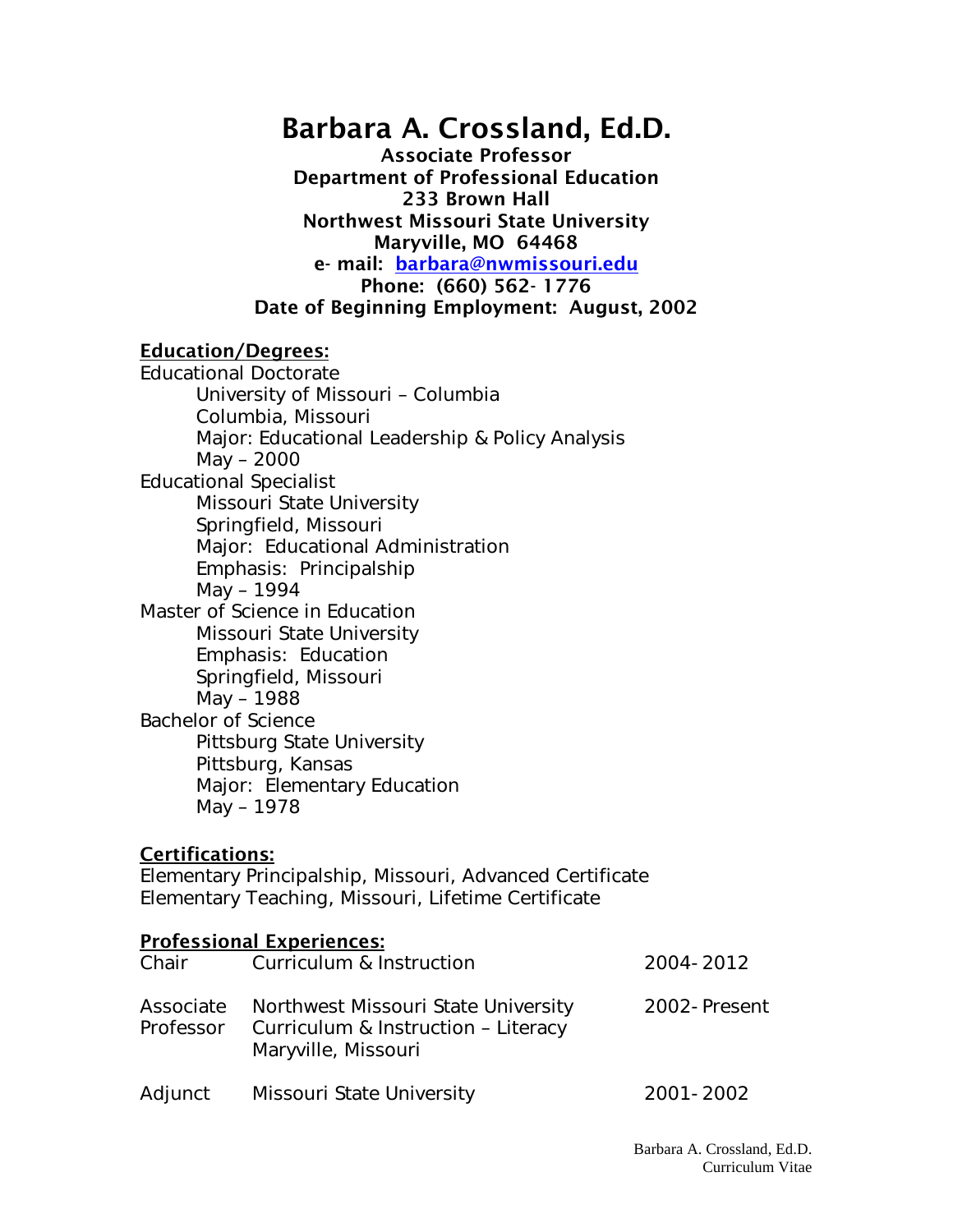| Professor               | Masters and Specialist level courses<br>Springfield, Missouri                                                |                                |
|-------------------------|--------------------------------------------------------------------------------------------------------------|--------------------------------|
| Principal               | <b>Hollister Elementary School</b><br>Student Population of 600<br>Staff of 80<br>Hollister, Missouri        | 1999-2002                      |
| Adjunct<br>Professor    | Southwest Baptist University<br>Masters level courses<br>Bolivar, Missouri                                   | 1996-2002                      |
| Principal               | <b>Reeds Spring Primary School</b><br>Student Population of 450<br>Staff of 65<br>Reeds Spring, Missouri     | 1995-1999                      |
| Principal               | Mountain View Elementary School<br>Student Population of 560<br>Staff of 75<br>Mountain View, Missouri       | 1994-1995                      |
| Classroom<br>Instructor | <b>Branson Elementary School</b><br>Grades one, four, and six<br>Branson, Missouri                           | 1981-1994                      |
| Classroom<br>Instructor | Eugene Ware Elementary School<br>Grade one<br>Fort Scott, Kansas                                             | 1978-1981                      |
| Cooperating             | Supervisor College of the Ozarks<br>Southwest Missouri State University<br><b>Pittsburg State University</b> | 1990-1994<br>1987-1989<br>1980 |

#### University Teaching/Responsibilities:

Northwest Missouri State University **2002-present** 

Associate Professor, Literacy & Chair. Responsibilities include: teaching graduate and undergraduate courses in elementary education and literacy; advising; practica supervision; program review and revision; curriculum development; on-line course development; partnerships with public schools and schools abroad; coordinate search committees for new faculty; create and manage schedules; leadership of department of Curriculum & Instruction.

Courses Taught:

\* Teaching Reading U& Language Arts in Elementary School (methods)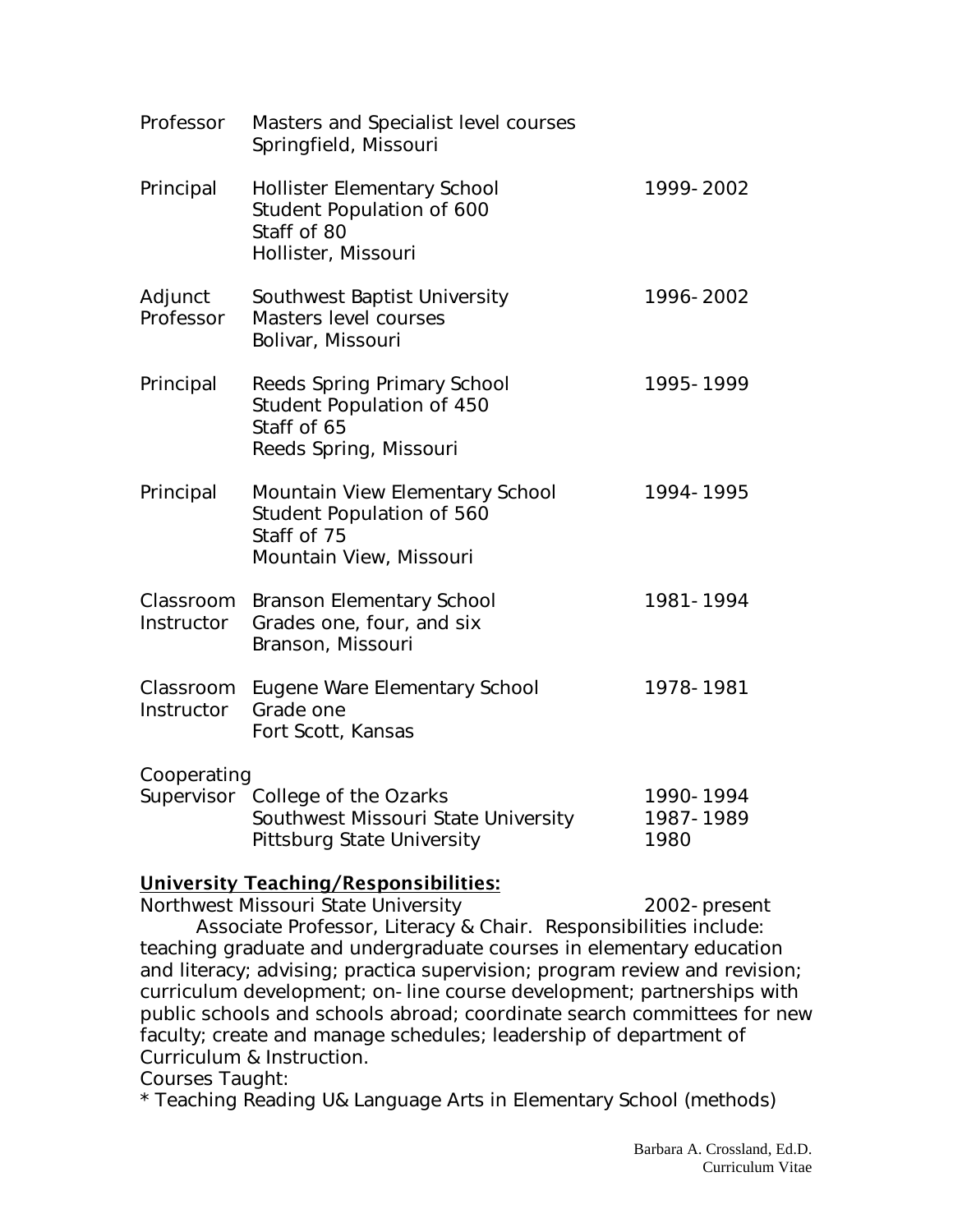\* Practicum in Reading & Language Arts

\* Suburban Practicum in Reading & Language Arts (Liberty/North Kansas City)

- \* Content Practicum
- \* Children's Literature

\* Observation & Activity in the Elementary School

\* Classroom Management, Discipline and Content Practicum

\* Graduate Math Methods – Elementary School

\* Reading Practicum – 7-12 (graduate level)

\* Organization and Supervision of Reading Programs (both face-to-face and online)

Missouri State University 2001-2002

Adjunct Professor, Leadership. Responsibilities included: teaching graduate level courses in educational administration and leadership. Courses Taught:

\* Collaboration and Human Relations

\* Elementary Principalship

\* Learners and the Learning Process

Southwest Baptist University 1996-2002

Adjunct Professor, Teaching & Learning. Responsibilities included: teaching graduate level courses in teacher education. Proposed and created a new course, Learning Modalities: From Theory to Practice, in addition to teaching existing courses.

Courses Taught:

\* Literature for the Young Child

\* Learning Modalities: From Theory to Practice

\* Classroom Management

\* Effective Use of Time in the Classroom

### Service Activities:

University Service:

Graduate Council, 2003-2006, 2009-2012

Multicultural Committee, 2003-04; 2007-08

Welfare Committee, 2004-05

Appeals Committee, 2006-07; 2008-09, 2011-12, 2012-13

University Chairs Council, 2004- 2012

University Assessment Committee, 2009-present

Chair, Subcommittee for Culture of Quality-Teaching and Learning

Grants, 2009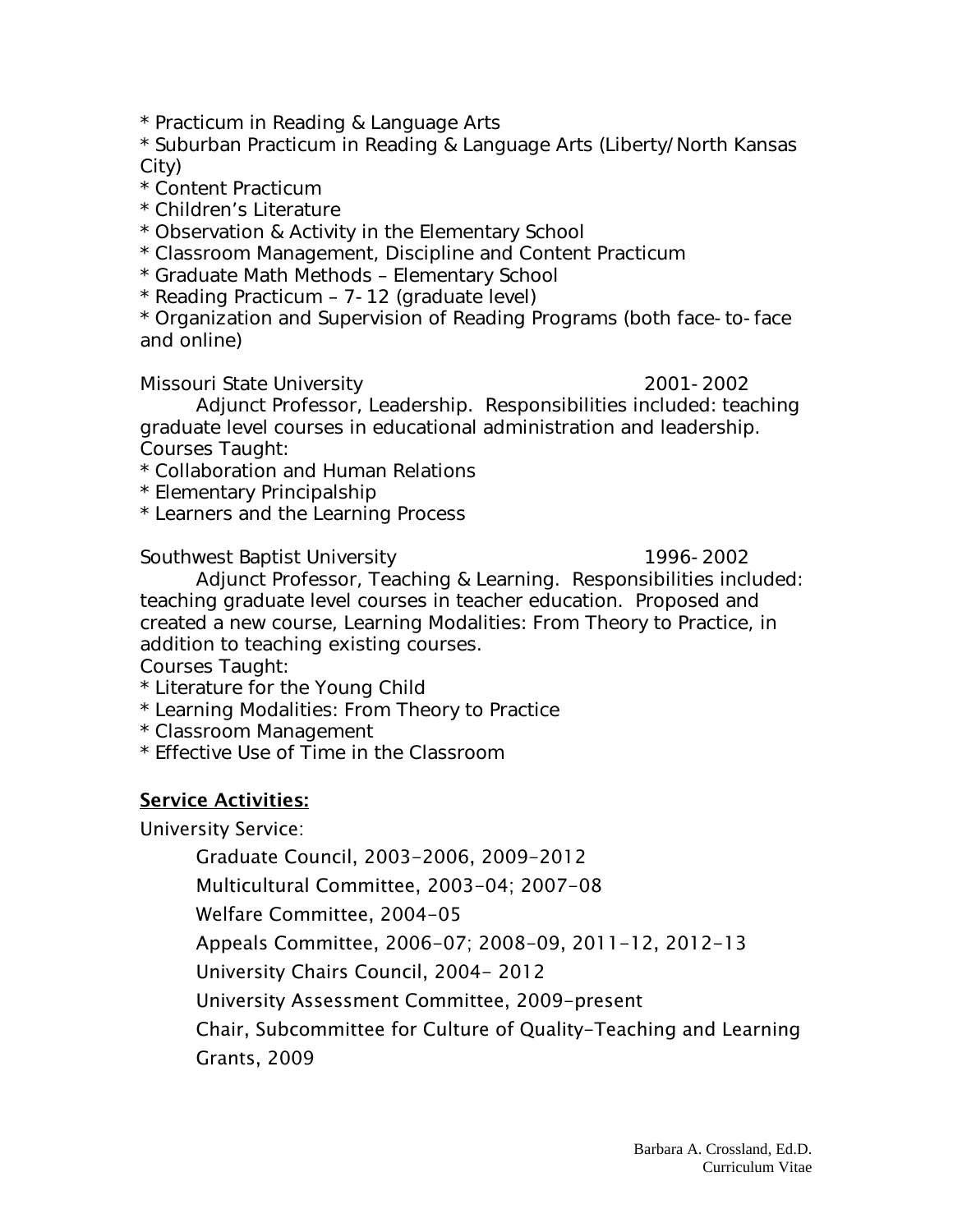College of Education & Human Services:

Diversity Team, 2002-2011 C & I Advisory Council, 2002-2012 Diversity Advisory Council, 2004-present COTE, 2004-2007 TEAC, 2004-present TAG, 2004-present Advisory – Missouri Southern (Joplin) College of Education Chairs Council 2004-2012 PEU Leadership Team 2004-2012

Other Service:

Missouri Reading Initiative Advisory Board, 2002-present

Adjunct faculty for MU doctoral program

Dissertation committees

Search committees-

Trenton faculty; Horace Mann Director; Horace Mann Faculty; C & I Faculty.

Powwow sponsor 2004-2011

Mentor for new faculty – 2004-05; 2008-09; 2009-10; 2011-12

## Student Support Activities:

Advisement – Elementary Education, Early Childhood Education, Special Education majors/minors – 50-75 per year. Student ratings of 1.0-1.1. Freshman Seminar Advisor, 2003-04 and 2004-05. Dissertation committees. Sponsorship – Faculty sponsor for Northwest Powwow, 2004-2011. Native American Scholarship Udall Scholarship Liaison Co-sponsored KIDS organization, 2002-2003. M.O.R.E. volunteer Postcard contest – created art contest for Horace Mann students as a fund-raiser for Horace Mann capital campaign, 2005. Sponsor for Learning Mission to Calcutta, India, 2007. Ploghoft lecturer liaison

Presentations –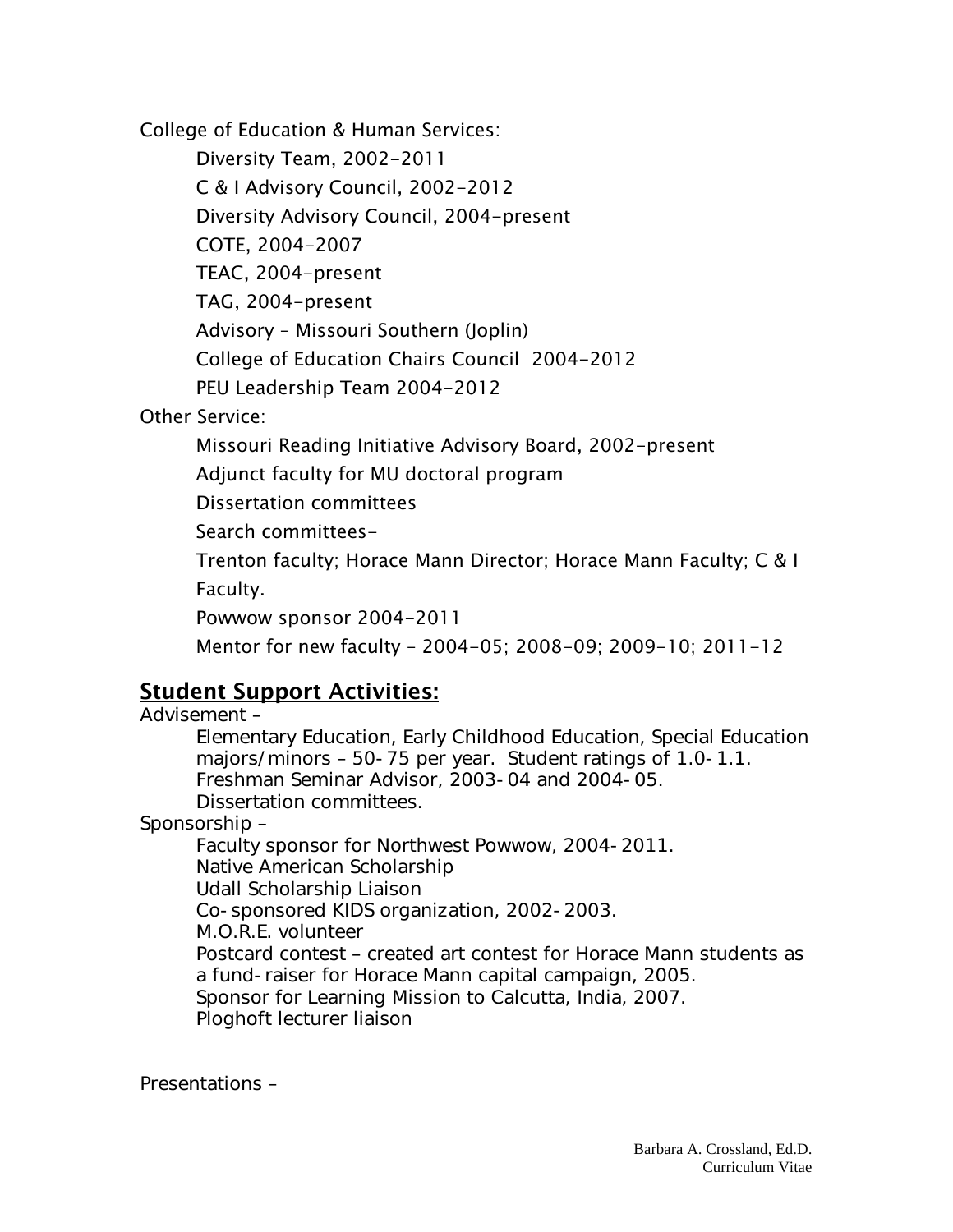Presentations to student groups (Horace Mann and other university classes) on Native American culture.

Presentations to community groups (Lions' Club, television news, etc.) on Northwest Powwow.

Presentations to international partners on teaching - LISS (Saipan), Kinderschool (Argentina).

Keynote speaker for student group - National Society of Collegiate Scholars – Induction Ceremonial Meeting, Northwest Missouri State University, 2003.

## Scholarly Activities:

#### Publications

Crossland, B., & Lovelace, T. Enhancing Social Studies Instruction Through Virtual Field Trips. *National Social Science Journal* (2011).

Crossland, B., & Lovelace, T. Increasing instructional time in social studies through thematic units. *National Social Science Journal* (2010).

Crossland, B., Clark-Murphy, C., & Martin, B. Utilizing images in art to foster dialogue about cultural and historical issues in the early childhood classroom. *The International Journal of the Arts in Society,* 2009.

Ploghoft, M., Ruhl, M., Crossland, B., & Wall, T. Taking a More Subtle Approach to Diversity. *Journal for the Liberal Arts and Sciences*, spring, 2009.

Crossland, B., & Lovelace, T. Evaluating the quality of social studies trade books. *National Social Science Journal* (Submitted for publication, 2009).

Crossland, B., Clark-Murphy, C., & Martin, B. The socially conscious child: Using arts integration to teach social awareness and personal responsibility. Published proceedings of the Las Vegas Spring 2008 National Technology and Social Science Conference, 2008.

Crossland, B., Drew, M., Lovelace, T., & Thompson, P. (2004) A patchwork of cultures: Designing standards-based multicultural thematic units that close the achievement gap. Published proceedings in Pathways to Student Success. Vol. 17: Meeting the needs of educators and students. Jefferson City: Missouri Department of Elementary and Secondary Education.

Crossland, B., Foley, N., Ruhl, M., & Vanosdale, B. (2006). Enhancing diversity: A university's approach. Published proceedings in Hawaii International Conference on Education.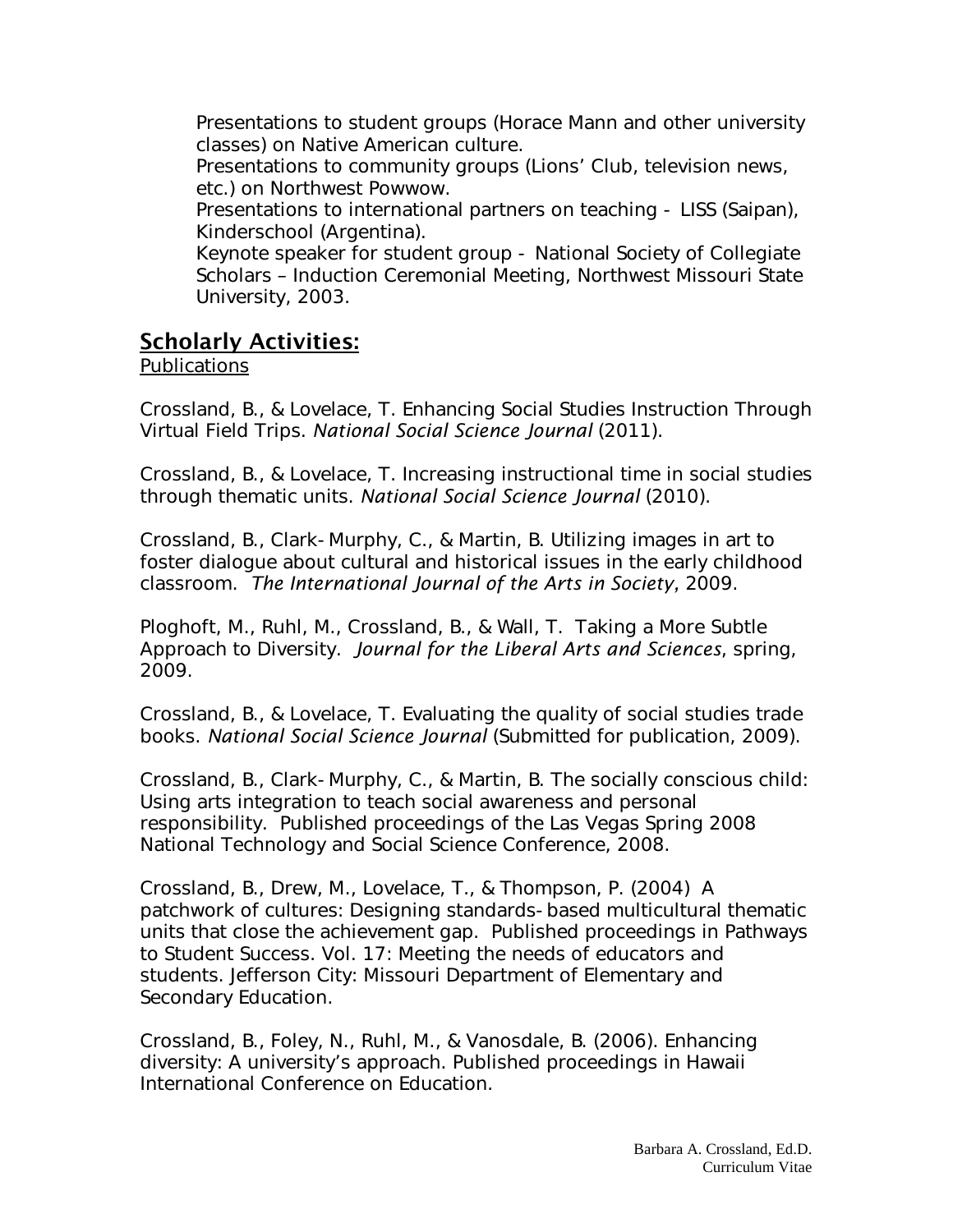Crossland, B., Drew, M, & Thompson, P. (2006). Designing diverse thematic units that close the achievement gap. Published proceedings in Hawaii International Conference on Education.

Crossland, B., Haseltine, R., Martin, B. (2005) Context and outcomes in early literacy professional development: A study of the Missouri Reading Initiative. Published proceedings in Demography & Democracy in the Era of Accountability, American Educational Research Association.

Crossland, B., Gibbens-Meador, L., Martin, B., Pattison, T., & Sechler, L. (2004) Equity and cultural diversity: Are teachers and administrators prepared? Published proceedings of NAME Conference.

Crossland, B. (2002). Examination of Teacher Empowerment, Sense of Responsibility, and Student Success.

Published proceedings of the Southern Regional Council on Educational Administration.

Contributor to School Leadership Learning Community (SLLC) meeting: "Preparing and Supporting School Leaders – Issues of Diversity and Cultural Competence" (2004) An invitation-only seminar from the U.S. Department of Education, Office of Innovation and Improvement.

Contributor to *Leadership in Empowered Schools: Themes from Innovative Efforts* by Paula Short & John Greer (2002).

Technical Writing: Proposals to restructure C & I programs ELL grant for tuition reimbursement 5 year review – Department of Curriculum & Instruction NCATE / DESE – Diversity Standard Annual reviews for C & I Grants – Liberty experience, student teacher returns, CITE online, powwow, original ELL

### Professional and Academic Association Memberships:

Association of Native American Professors International Reading Association Missouri Association of Elementary School Principals National Association of Elementary School Principals

## Professional Development:

Conferences Attended: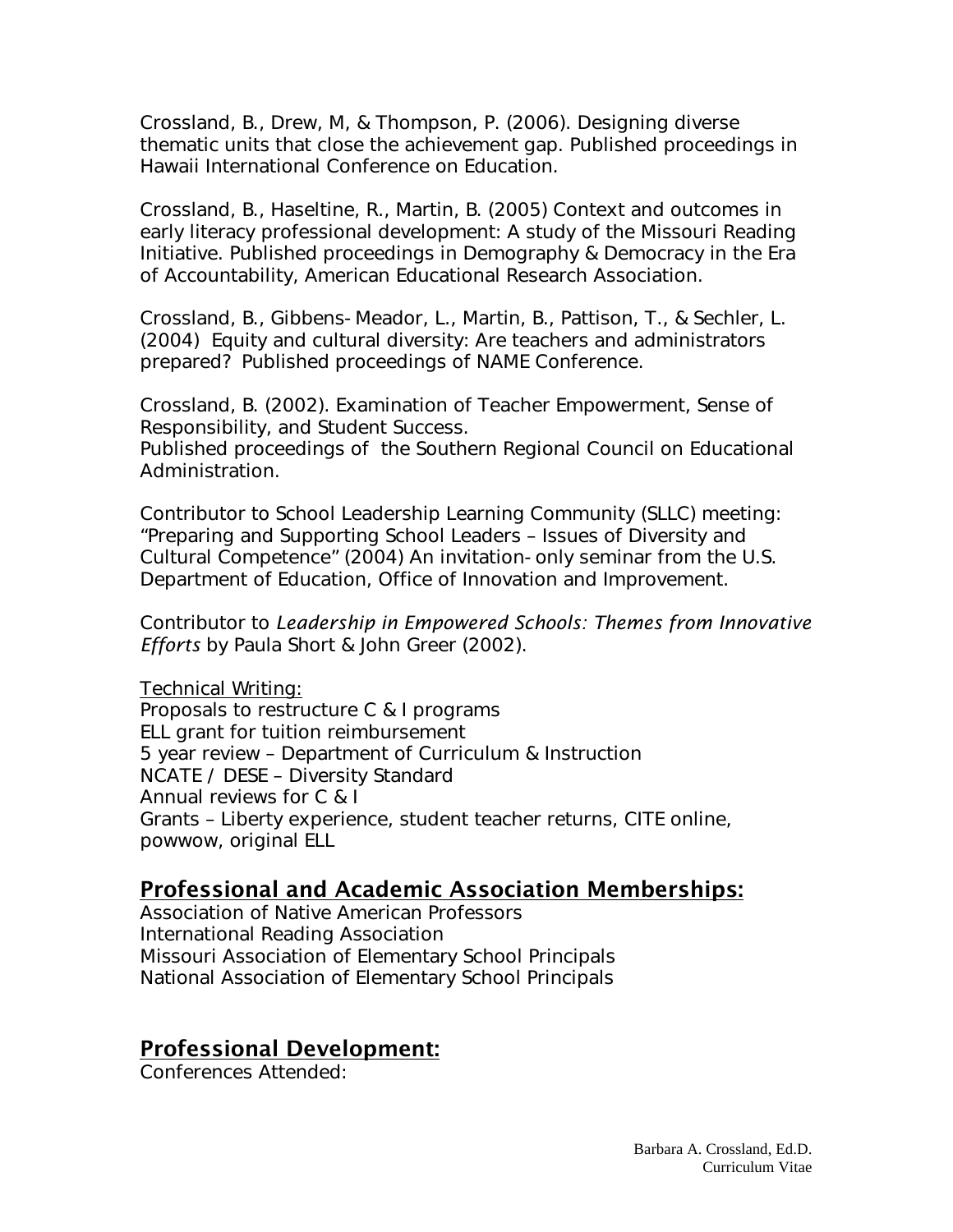Achieving Diversity on the College Campus. Association of College Administration Professionals Annual Conference, Orlando, Florida, 2003.

Handheld Computer Conference, Osage Beach, Missouri, sponsored by Successlink, 2003.

Strategies for Individualizing Learning in a Regular Classroom (K-6) Workshop. NWMSU, 2004.

Chairs Leadership Conference. Florida, 2006.

Successlink workshop on KOLBE, NWMSU, 2006.

Workshop for New Academic Chairs, California, 2005.

IRA, Toronto, Canada.

MACTE – Missouri Associaiton for Colleges of Teacher Education – biannual meetings.

Contributor to School Leadership Learning Community (SLLC) meeting: "Preparing and Supporting School Leaders – Issues of Diversity and Cultural Competence" (2004) An invitation-only seminar from the U.S. Department of Education, Office of Innovation and Improvement.

Well-Managed Classroom Workshop, NWMSU, 2002.

Professional Learning Communities Education Conference with Bob Eaker – NW, 2005.

#### Presentations:

Enhancing Social Studies Instruction Through Virtual Field Trips. Presented at the National Social Science Association Conference, New Orleans, Louisiana, 2011.

Using Social Studies Trade Books as "Herstory." Workshop to be presented at the Regional International Reading Association Conference, Oklahoma City, Oklahoma, February, 2010.

Assessing Pre-Service Teachers' Technological Confidence and Competence. Paper accepted for presentation at the National Social Science and Technology Conference, Las Vegas, Nevada, 2010.

Evaluating the Quality of Social Studies Trade Books. Presented at the National Social Science Association Conference, San Francisco, California, 2009.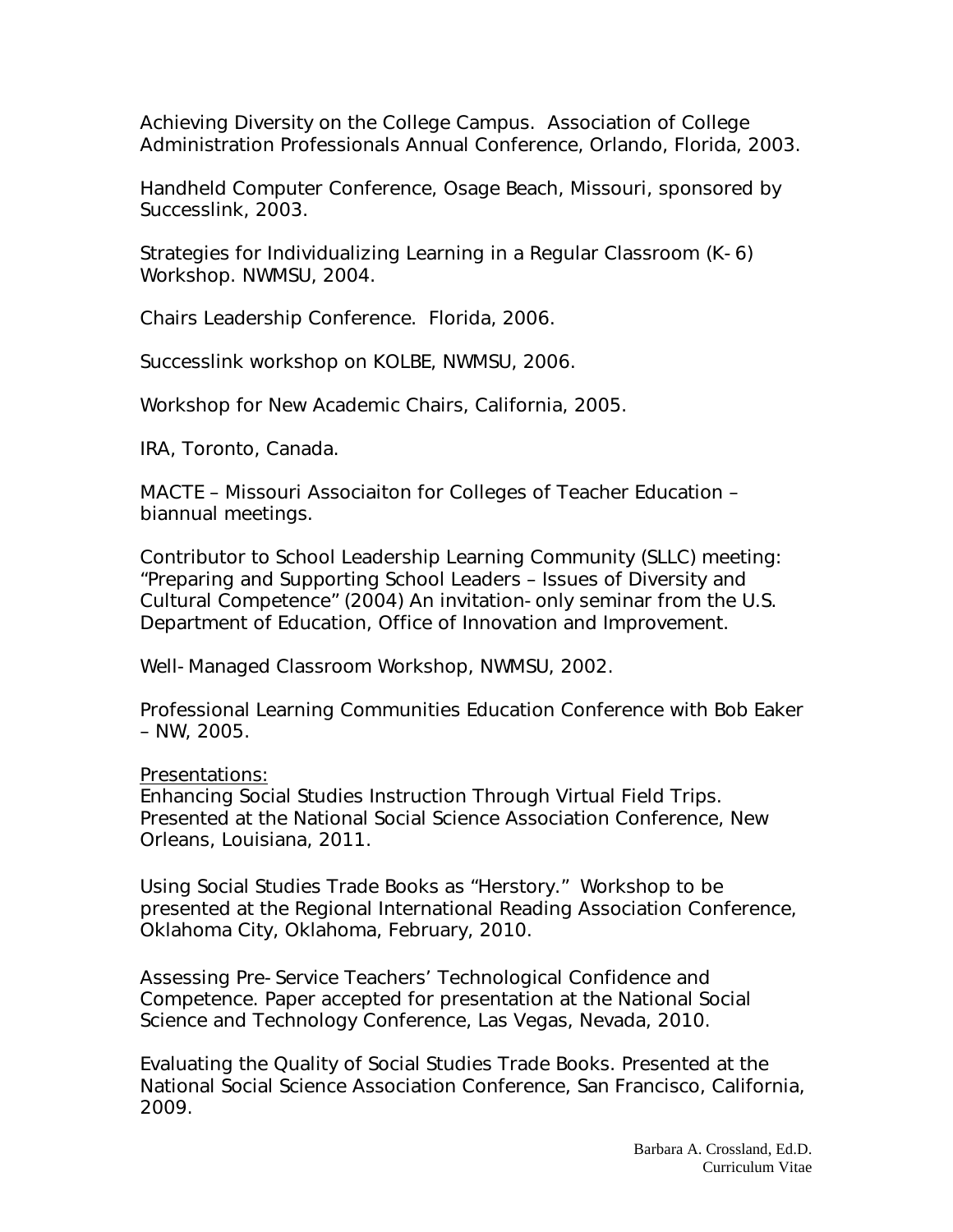Increasing Instructional Time in Social Studies Through Thematic Instruction. Presented at the National Social Studies Association Conference, Honolulu, Hawaii, 2009.

Parallel Lesson Planning. Presented at Missouri Council for Exceptional Children Conference, Osage Beach, Missouri, 2009.

Multiple Pathways to Literacy. Presented at International Reading Association's Convention West, Phoenix, Arizona, 2009.

Wow! A Powwow! Presented at Missouri NAME Conference, National Association of Multicultural Education, Springfield, Missouri, 2008.

Using Imagery to Enhance Multicultural Awareness. Presented at Missouri NAME Conference, National Association of Multicultural Education, Springfield, Missouri, 2008.

The Socially Conscious Child: Using Arts Integration to Teach Social Awareness and Personal Responsibility. Presented at National Social Science Association Conference, Las Vegas, Nevada, 2008.

Utilizing Images in Art to Foster Dialogue About Cultural and Historical Issues in the Early Childhood Classroom. Virtual presentation at the Arts in Society Conference, England, 2008.

Taking a More Subtle Approach to Diversity. Presented at AACTE Annual Conference, New Orleans, Louisiana, 2007.

Designing Diverse Interdisciplinary Units. Excellence in Professional Development, Liberty School District, Liberty, Missouri, 2007.

Balanced Literacy. Presentation to faculty of Ladera International School, Saipan, 2007.

Enhancing Diversity: A University's Approach. Paper presented at Hawaii International Conference on Education, Honolulu, Hawaii, 2006.

Designing Thematic Units That Close the Achievement Gap. Paper presented at Hawaii International Conference on Education, Honolulu, Hawaii, 2006.

Context and Outcomes in Early Literacy Professional Development: A Study of the Missouri Reading Initiative. Annual Meeting of American Educational Research Association, Montreal, Canada, 2005.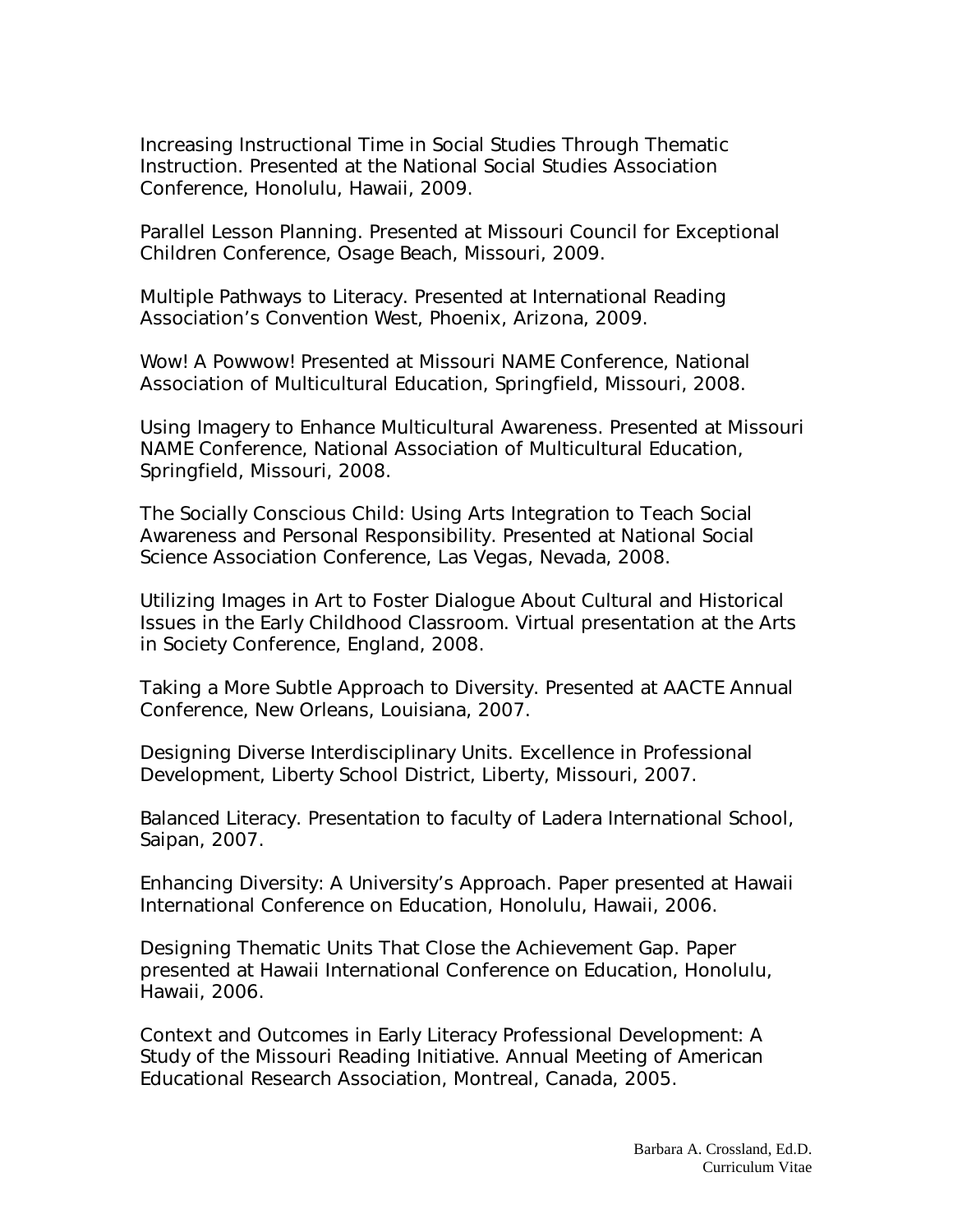Equity and Cultural Diversity: Are Our Teachers and Administrators Prepared? National Association of Multicultural Education Conference, Kansas City, Missouri, 2004.

A Patchwork of Cultures: Designing Standards-Based Multicultural Thematic Units that Close the Achievement Gap. Pathways to Student Success Conference, Successlink, Department of Elementary and Secondary Education, 2004.

National Society of Collegiate Scholars – Keynote Speaker for Induction Ceremonial Meeting. Northwest Missouri State University, Maryville, Missouri, 2003.

Examination of Teacher Empowerment, Sense of Responsibility, and Student Success. Paper presented at the Southern Regional Council on Educational Administration, Kansas City, Missouri, 2002.

The Relationships Between Teacher Empowerment, Teachers' Sense of Responsibility for Student Outcomes, and Student Achievement. Paper presented at the South Central Educational Research Association Conference, Little Rock, Arkansas, 2001.

The Relationships Between Teacher Empowerment, Teachers' Sense of Responsibility for Student Outcomes, and Student Achievement. Paper presented at the Midwestern Educational Research Association Conference, Chicago, Illinois, 2000.

### Diversity:

Syllabi of all courses are color-coded with diverse experiences.

Faculty sponsor of Northwest Powwow

## Technology:

Integrate eCompanion support into every class taught.

Developed on-line offering of 62-659 Organization & Supervision of Reading Programs (summer, 2008).

## Involvement/Collaboration with PreK- 12 Educators and Others:

Regular visitation to Maryville Public Schools for purposes of teaching experiences (62-356).